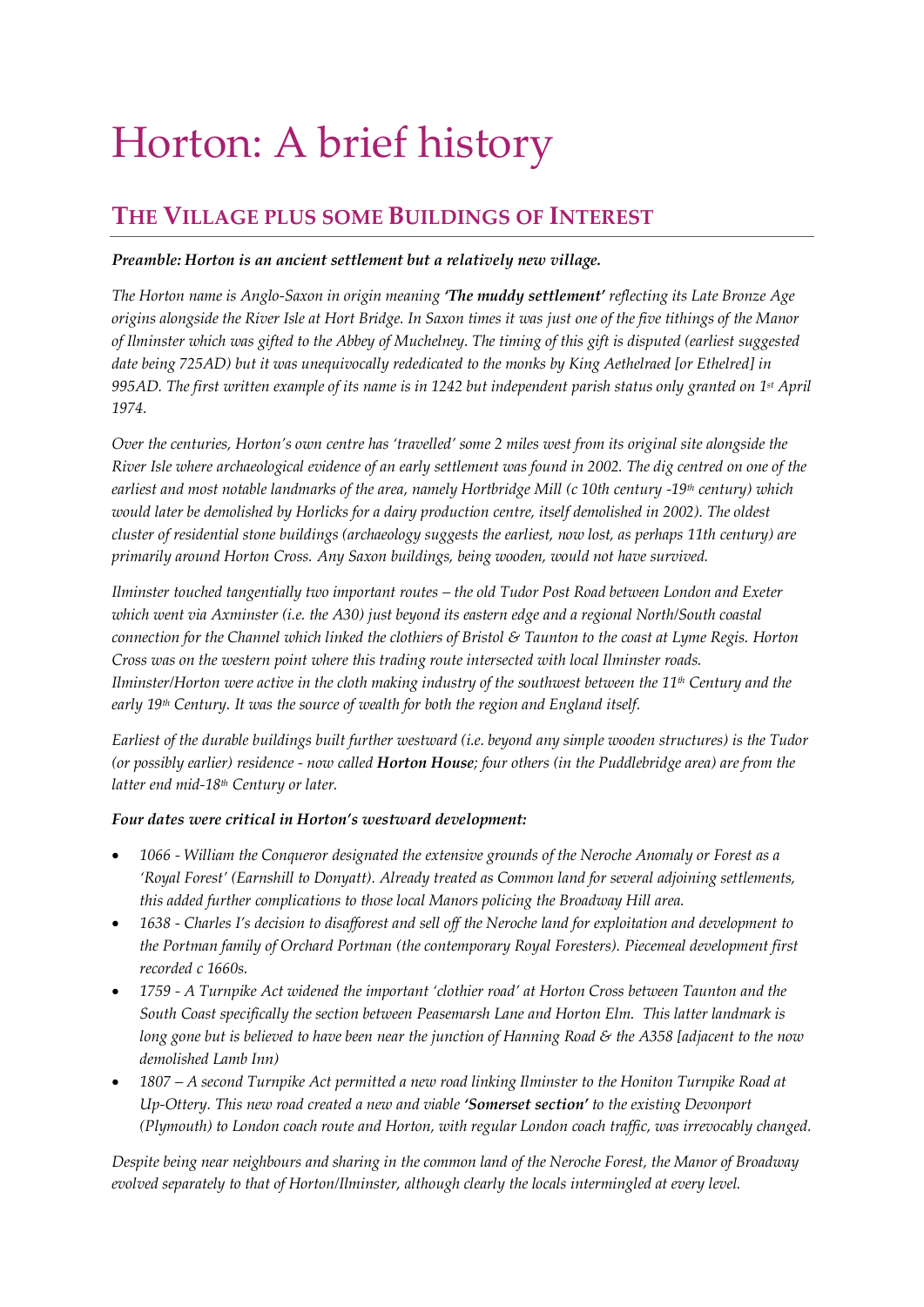#### **Hanning Road, The Five Dials & the Five Dials Inn, Horton**

- In 1768 the map of the Broadway Hill area was largely blank but for a few small, enclosed plots dotted about and the hint of a N-S drover track from Chard to Taunton and an E-W track described as '*The King's Highway from Ilminster to Neroche Forest'* which passed through approx. 4-5 dwellings dotted around the Puddlebridge area only to end on reaching open Ilminster Common land.
- By 1809 this 'no through road to' the Forest of [Ne]Roche' had become the East-West Turnpike Road aka the 'Somerset Section' of Exeter & Devonport to London Road and a new coaching route. It would later become a major trunk road before ending up as the Hanning Road we know it today.
- Prior to this new connection the *old* Mail Coach route from the far west travelled through Honiton, Axminster, over the Dorset hills, Salisbury, and Andover. The new Somerset section parted with the old at Honiton, passing through Horton/Ilminster, Wincanton, Hindon, Deptford Bridge, Amesbury, to re-join the old at Andover. It was straighter, more level, more direct and so faster. By 1811, *The Taunton Courier* reported the new Somerset section between Honiton and Andover cut the old Mail Coach route by 3-4 hours\*. A new Subscription coach service was installed which left London at 6pm and to be in Exeter in 26 hours, or with a 12 hour rest, in Plymouth in 48 hours. So Horton was suddenly directly connected to both London and Devonport with its stream of life and daily traffic.

\**Captain Carnac, bringing despatches from the Peninsular, arrived in Honiton where he was taken unwell, the Mail coach by the Old Road left without him; 40 minutes afterwards, he continued his journey by the NEW route. At the 'George' in Ilminster he spent 30 minutes looking over despatches; he rested at Ilchester, dined at Wincanton, yet reached Andover some three hours before his earlier Mail which had lumbered on over the Dorset hills. [Taunton Courier 1811). This story, attested, secured the success of the new road. It is said that the Devonport mail nearly went over at Horton when a bullock strayed and got entangled with the leaders.*

- At this early juncture *The Five Dials Inn* did not exist, so coaches called at *The Swan* or *The George* (where horses were changed in 90 seconds apparently) in Ilminster.
- The arrival of the rail travel would cut out the horse-drawn coaches, although Ilminster station was a spur rather than a mainline. But with the advent of cars, Horton regained its previous status. By the late 20<sup>th</sup> century the village welcomed the advent of the new A303-Bypass to stop the village from being cut in two by a now unending stream of cars.
- In 1830 the Neroche Forest Enclosure Act brought a commissioner to define the 'forest' boundaries which had by now been eroded further even than its previous smallest delimitation during the reign of Edward I.
- This commissioner also planted the **'Five Dials'** (dial = fingerpost) in that he marked out the 5 roads which radiate in different directions from the top of Broadway Hill.
- This spot is reputedly 243 feet above sea level & level with the weathercock of St Mary's Church.
- The *'Five Dials Inn'* was built possibly as early as 1825, certainly after 1830. Mr Farthing was the first inn keeper. It was by then one of several public houses in Horton e.g. The Lamb, the New Inn… the former demolished in the early 2000s, the latter converted to a private dwelling years before. The Butchers Arms another such, off-Pottery Road/Channells Lane area, burnt but re-erected - where? Gone by 1940s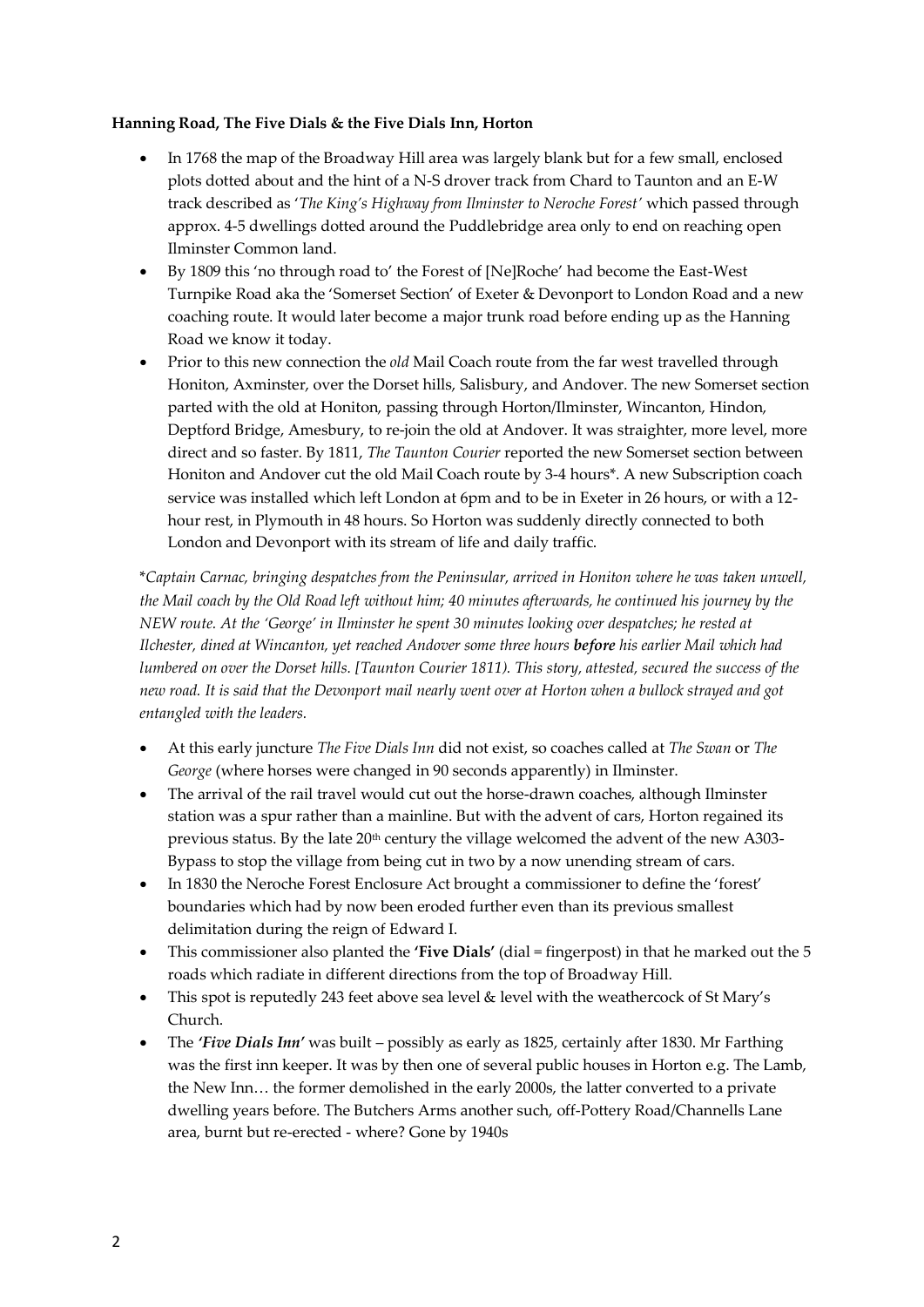#### **Ilminster Without School, Horton (Pound Road)**

- Some education was given in the village before the school existed. A room in Corner Cottage was a school (possibly Sunday School or a Dames School ) for a small number of children.
- Another house, *Kennycott*, next to the Old Victory Hall was a school run by Misses Cannicott & their brother.
- The school opened on **July 9th, 1877**, after an Act of 1870 made schooling compulsory. The fact that such schooling was not yet free necessarily limited the number of children attending.
- Miss Stoodley was the first headmistress and daughter of a local plumber living near **The Five Dials**. The census of 1881 described her as a 29-year-old certified teacher. She became Mrs Westlake in 1891. She retired in 1916 as head of Higher Horton School after 39 years in post.
- An average attendance over its life of 34 pupils. Maximum numbers in the early years were 80, although later 60 was said to be overcrowded. Infants were taken at the age of 3.
- In 1954 the school became Horton Primary School but closed when Neroche School was opened in 1973.
- In 1891 fees (2d per week) were abolished. Children's absences were marked for many reasons, often for staying home helping their parents: haymaking, picking stones, planting potatoes, teasel cutting, picking blackberries. The latter in 1918 for the government, the highest picking in the month being 1,242 lbs ostensibly for soldiers' jam but could have been for dyes.
- Official holidays were for: Broadway Club, Broadway Fair (Sept) & the Donyatt Club.
- In 1944 absent seeing soldiers ar Jordans; on April 28<sup>th</sup>, 1904, they attended the opening of new organ in Horton Church & May 5<sup>th</sup> for the laying of the foundation stone by Col. Vincent Upton Langworthy for the new Sunday School and its opening May 9<sup>th</sup>, 1907.
- Now 2 private dwellings.

#### **Broadway Hill Methodist Church erected – 1838, extended 1858**

- A Wesleyan mission built with Board School Education until overtaken by the new School House. A William Beall was reputedly instrumental in its creation.
- A Sunday School Room was built in 1895 by J Layzell and Sons. The Sunday School was already thriving at that date. Jerimiah Layzell is the first name on the Cradle Roll which notes the births of local children attending the chapel.

#### **Horton Victory Cottage (previously the Village Hall)**

- Built in 1822 as a 'Mission Room' during the vicariate of John Hawkes Mules (he held Ilminster, Isle Abbots and Kingstone from 1822 - 1858) and was also Curate in Broadway. It was known locally as 'Vicar Mules Church Room'.
- Before this Horton depended on the increasingly distant St Mary's Minster church. A belated recognition that Horton has not had the same facilities for worship enjoyed by other outlying tithings. A basic room it was the forerunner of the small, consecrated Church of St Peter.
- Renamed Victory Hall after the Great War, it was used until 2008 as Horton Village Hall before the new Hall was opened in 2009.
- Now converted to a private dwelling.

#### **St Peter's Church, Horton**

• In March 1899 Reverend James Street, as Vicar of Ilminster, attended a meeting in Horton's Mission Room to consider building a proper church on a different site. Plans were approved.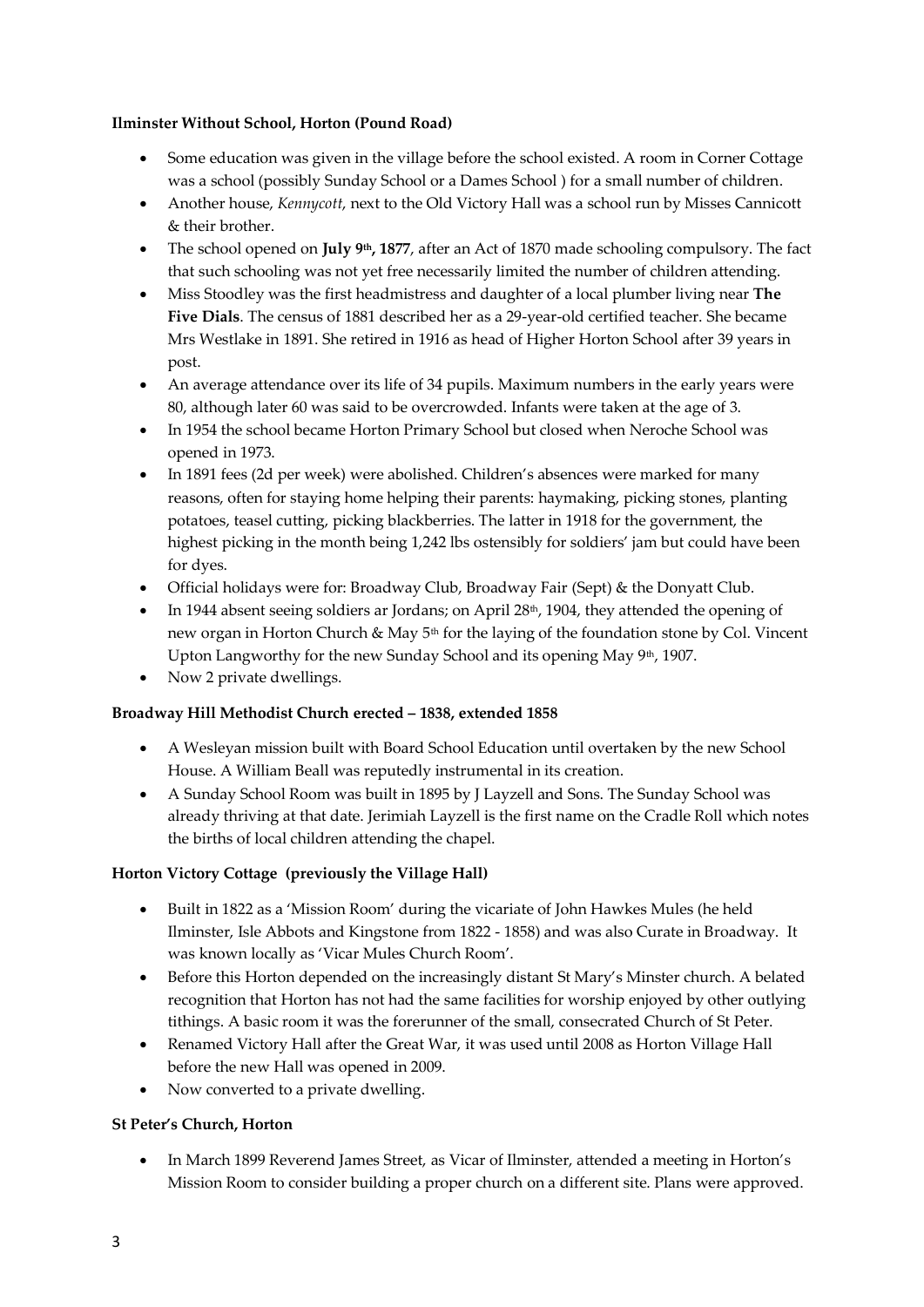Built on land donated by Mr Samuel Baker after he had inherited *'The Firs'* (now *'Horton House'*) from his late Aunt Susannah Baker Osborne. She and her husband (the previous owner) had had no issue.

- It cost £500 to build, designed to seat 150. Foundation stone laid 29<sup>th</sup> June 1899 by Mr William Speke of Jordan. April 1900 a collection for furnishings started at St Mary's Ilminster and 400 people gave donations ranging from 1d to £20. The church's dedication in 1901 was done by the Bishop of Bath & Wells, the Right Reverend Dr Kennion. Opened free of debt and a balance of £3 14s 9d for the cost of a bell (subsequently donated by Mr John Schenck of South Petherton and dedicated in August. It is believed he donated the pulpit too).
- Church building erected by the Layzell builders.
- In 1906 a meeting discussed the provision of a Church Room; within 6 months, Colonel Langworthy of *'Southfields House'* (AKA '*Hares'*) laid the foundation stone. The room was dedicated by the Bishop of Taunton 25 February 1907. Later improved/reconstructed.

#### **Horton House**

- Current name of probably one of the oldest surviving houses in Higher Horton, it is known to be Tudor but there have been suggestions that part of it might date back to  $11<sup>th</sup>$  century. Certainly it was inhabited before 1536 by gentry-born John Balche & his descendants. The last direct male heir was George Balche II who died intestate in 1658 but it continued in the family through his surviving sister's female Roynon line until 1717.
- The family originated in High Ham; had interests in Horton and other sites in Somerset thanks it seems to their links to Muchelney Abbey. These were conceivably derived from an earlier Balche who acted as lawyer to a London bishop. John Balche of Horton (& his brother George) both became founder trustees of the Edward VI's Ilminster Grammar School (later the Ilminster School).
- It is believed that a connection of this Balche family (also named John) along with Peter Palfrey of Horton, Ilminster, were 2 of the 5 founding fathers of the town of Beverley in Massachusetts. They crossed the Atlantic in 1623/4, shortly after the Plymouth fathers. A wooden house built by John Balche in 1638 still stands in Beverley, MA as a museum to these men; over 40,000 people are descended from this John Balche. The Palfrey line, however, has been extinguished in fact, although in print he is immortalised by Nathaniel Hawthorne's stories of New England.
- The Balche family connection ended when the building passed into the hands of the Lord Portman/Portman family estate with the name '*Higher Horton Farm*, later it became *The Firs* (based on the avenue of trees planted by Sam Palmer who bought it in 1864). Renamed '*Horton House'* late in the last century
- Please note there are currently 2 (were 3) *Horton Houses* in Horton. The second is an 1880 Grade 2 listed house alongside the Horton Cross nursing home, still so named. Horton Manor (current home of Monks Yard) was once also known by this name (& was sold at auction as such in 1862).

#### **Horton Cottage – the old Post Office**

- This was the site of the old Post Office run by the Channell family for decades. The house at the lower end of the building apparently had a two-seater wooden toilet which remained in use, with newspaper on a string for loo-paper, until the mid-1940s!
- Channell's Lane is so spelt because when Mrs Channell was widowed and retired, she lived in a bungalow at the end of it.